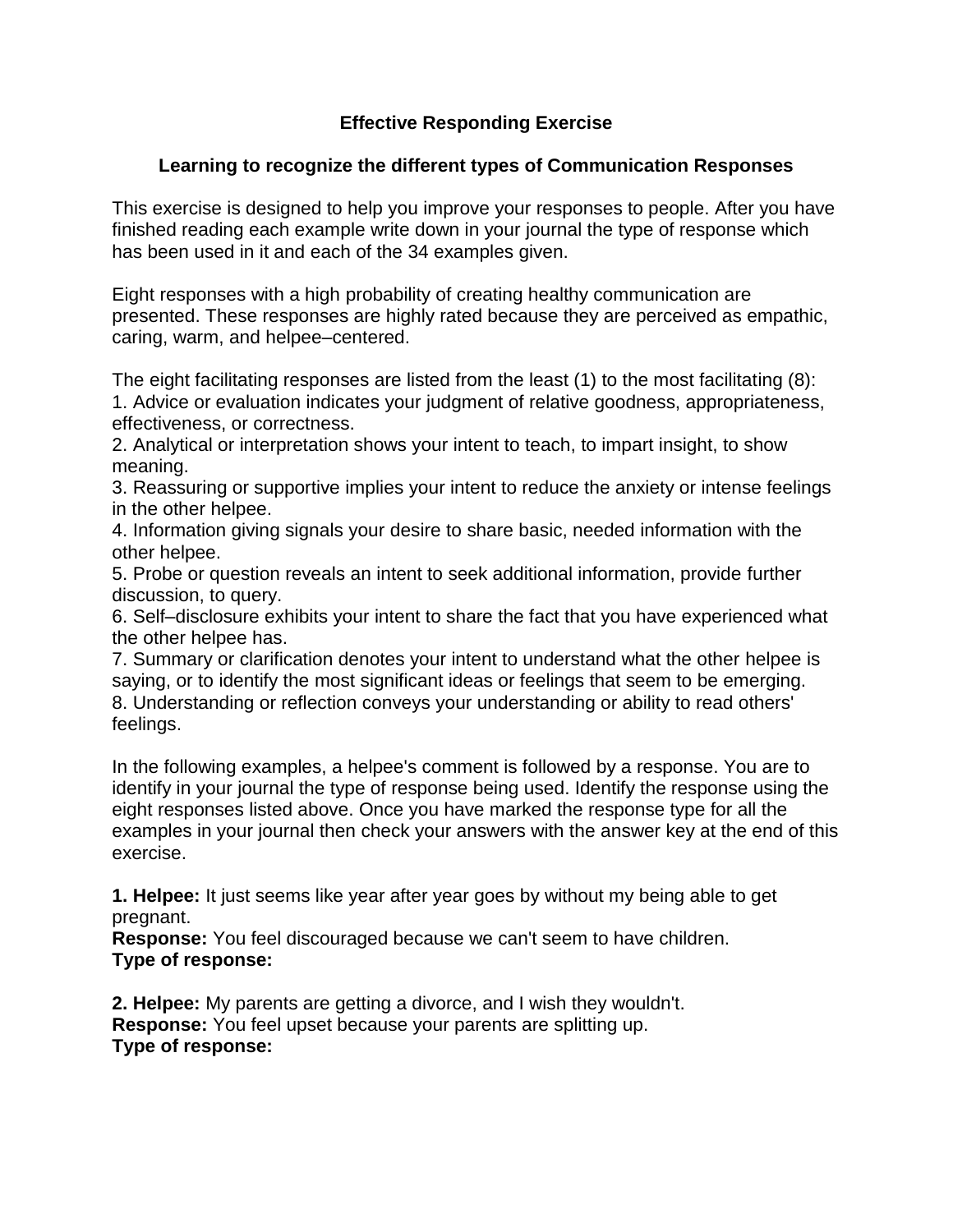**3. Helpee:** I am caught in the middle. I am unable to handle both my job and the household chores. I need help. Either I need to stay home more, or I need assistance with the work around my house.

**Response:** You should hire a maid.

## **Type of response:**

4. **Helpee:** It has been hard for me to adjust since I had my son. The days seem so busy, and I need help with him.

**Response**: Do you know about the programs available at the child development center for children with his problems? There are many children like him who go there for school and therapy on a daily basis.

## **Type of response:**

**5. Helpee:** I am always picking on my kids. Sometimes I think I am too hard on them. **Response:** You are worried about the way you discipline the children because it brings up the horrible memories of the abuse your father inflicted on you. **Type of response:**

**6. Helpee:** I am bored at home all day long. There is nothing for me to do but clean the house and take care of the kids.

**Response:** Before I went back to work, I felt the same way. **Type of response:**

**7. Helpee:** I just hate it. The house is a mess.

**Response:** Maybe this experience will remind you to help your wife more with the chores.

### **Type of response:**

**8. Helpee:** Just facing my mother tomorrow has me frightened to death. **Response:** What about your mom has you so upset? **Type of response:**

**9. Helpee:** It is frightening to consider moving after all these years. But I know I have to accept the transfer if I am ever to get ahead.

**Response:** The prospect of moving is unpleasant, but you want to advance your career.

Type of response:

**10. Helpee:** It is frightening to consider moving after all these years. They may have been full of misery and pain, but still, this was home. **Response:** It's natural to feel that way at a time like this. **Type of response:**

## **11. Helpee:** (Silence)

**Response:** That last comment of mine must have struck home. I can see by your reaction you still feel some guilt about the way you have treated your children.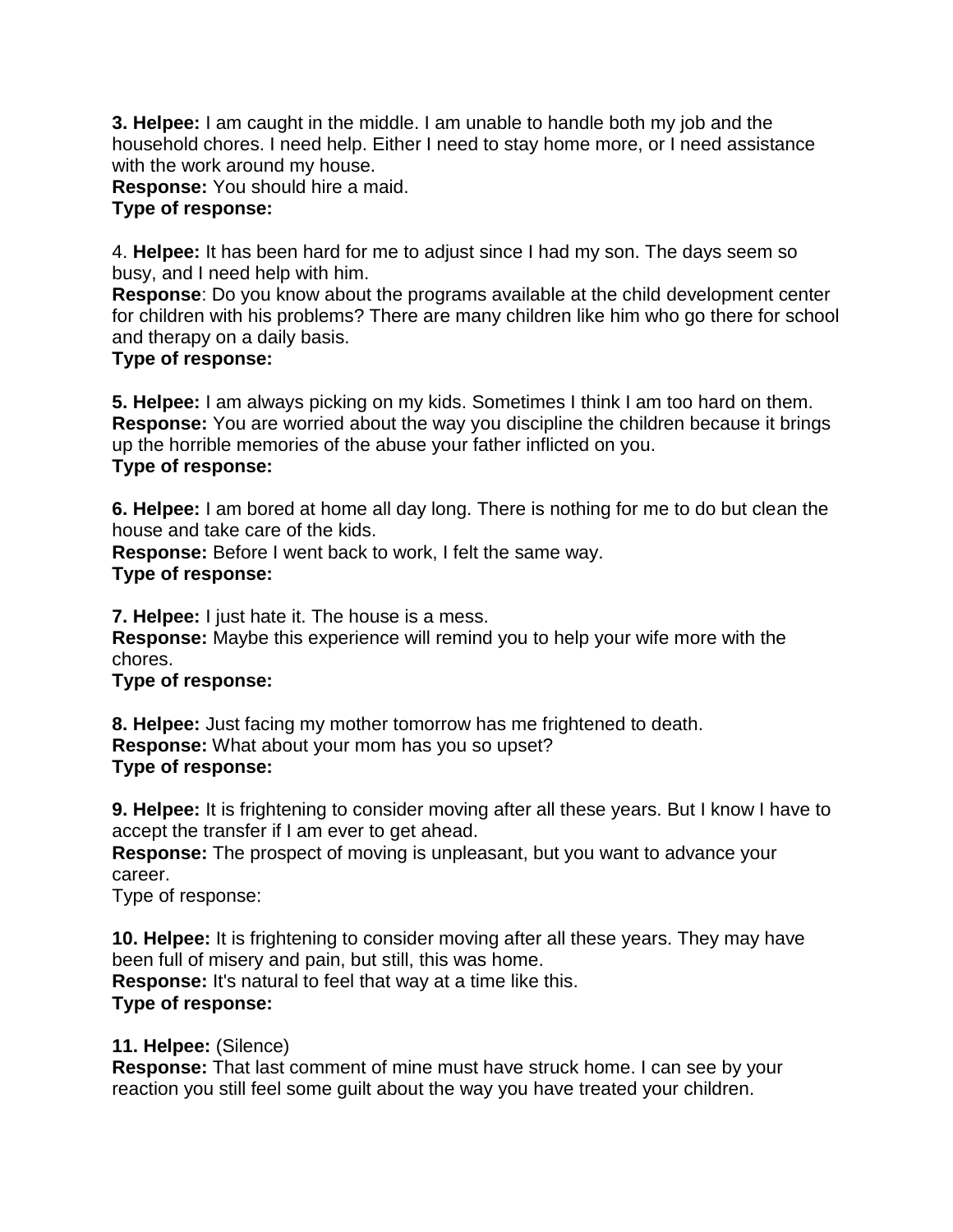#### **Type of response:**

**12. Helpee:** I wish I had never gotten involved with those bastards. **Response:** You seem to be really upset right now. **Type of response:**

**13. Helpee:** How do you know how I feel; you never had a child with a handicap. **Response:** How does it feel, then, to have a child with a handicap? **Type of response:**

**14. Helpee:** So I finally had to place him in the home. Since then, I have had nothing but trouble with the other kids.

**Response:** The problems became so unbearable that you had to place your child in a group home, but your problems have not ended after getting help for him. **Type of response:**

**15. Helpee:** I feel so stressed every time she visits our house. **Response:** What have you done so far to take care of yourself? **Type of response:**

**16. Helpee:** The way they all look at him bothers me. **Response:** They way others look at your child is upsetting. **Type of response:**

**17. Helpee:** I am very anxious around my father's new girlfriend. **Response:** You probably have this anxiety because of an unresolved Oedipal conflict. **Type of response:**

**18. Helpee:** (Silence – tears) **Response:** I know that it is hard for you to talk about this now. Just begin when you want to.

#### **Type of response:**

**19. Helpee:** You can imagine how I felt when I discovered she was disabled. What was I supposed to do, just stand there and watch their abusive behavior? I let them know how I felt!

**Response:** You really were angry and upset. **Type of response:**

**20. Helpee:** There are times when I wish my husband wasn't so busy, that our son could have a father to grow up with.

**Response:** He might benefit from the father's program. It was begun just this past year for dad's with disabled kids.

### **Type of response:**

**21. Helpee:** There are times when I could just kill them.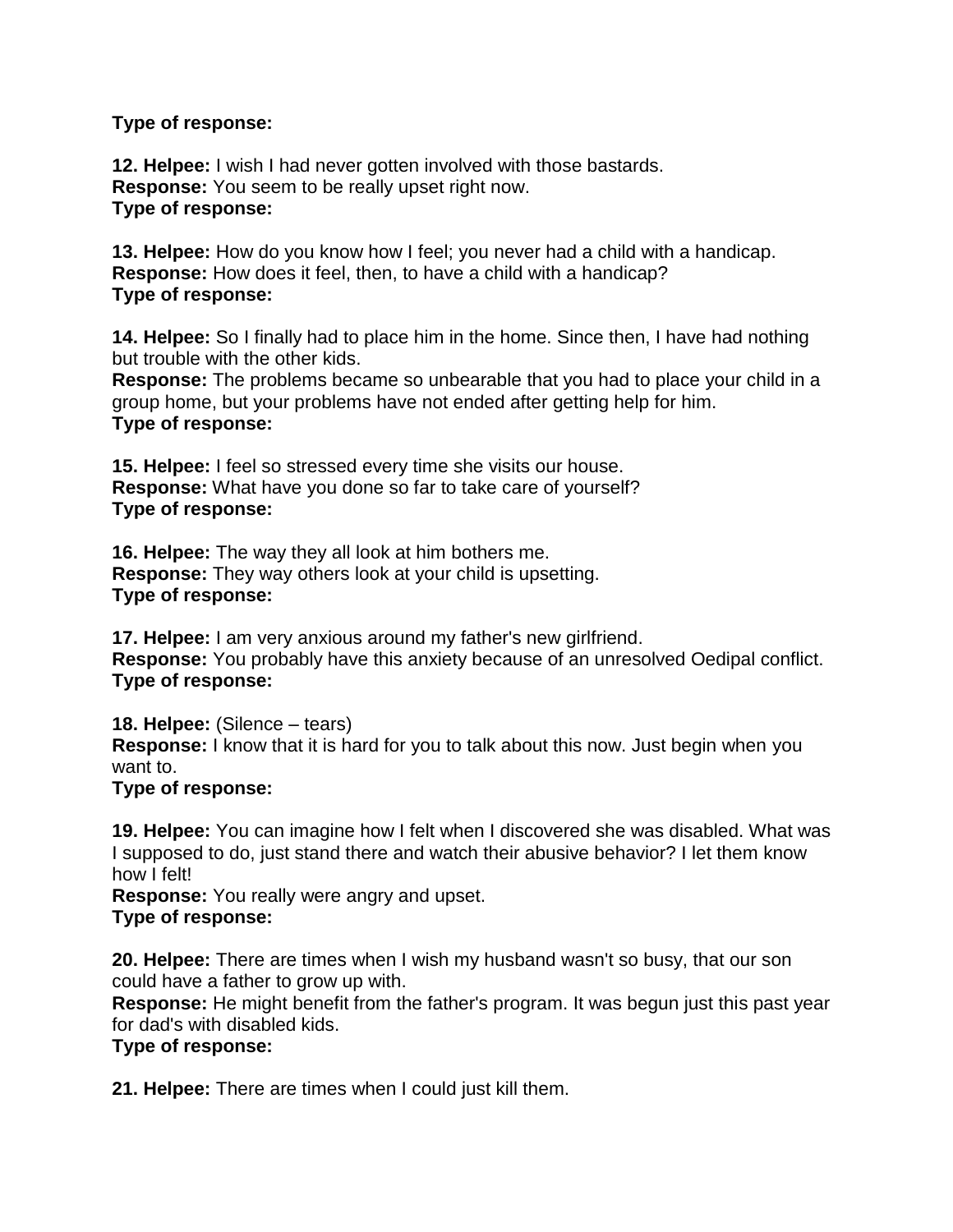**Response:** You get so rattled with your relatives; you are totally frustrated. **Type of response:**

**22. Helpee:** I know that drinking doesn't really help me in the long run, and it sure doesn't help our family. She keeps threatening to leave. I know all this, but it is hard to stay away from the booze.

**Response:** You are aware of some of the ways that drinking is harmful, and yet you can't leave it alone.

## **Type of response:**

**23. Helpee:** I am really discouraged since his last operation. I feel that since he has come home from the hospital, the other kids stay farther and farther away from him. **Response:** This would be a good thing to bring up in your next family meeting: How the kids are reacting to his latest operation and how it affects you. **Type of response:**

**24. Helpee:** Arriving one hour late: Sorry I am late; the bus was delayed. **Response:** This makes the fifth time you have been late to our session. It gives me the feeling that you are not too interested **Type of response:**

**25. Helpee:** I don't want you to tell my parents what I am telling you. They will be annoyed with me again.

**Response:** Don't worry about me telling them; what you share with me stays with me **Type of response**

**26. Helpee:** When the doctor told me that the baby was retarded and that we should put him away in some institution, I blew up and ran out of his office. **Response:** His lack of sensitivity was acute **Type of response**

**27. Helpee:** His parents have been out to get me from the first time I met them. **Response:** What gives you that feeling? **Type of response:**

**28. Helpee:** He is always telling me what to do, what to think, what to like. What a jerk! **Response:** What did he say to you this time? **Type of response**

**29. Helpee:** I get so nervous when I have to go to the doctor. **Response:** The last time I went to your doctor he was uncaring and impersonal. It makes it hard to feel comfortable as his patient **Type of response**

**30. Helpee:** Please help me figure out how to get help for my son.